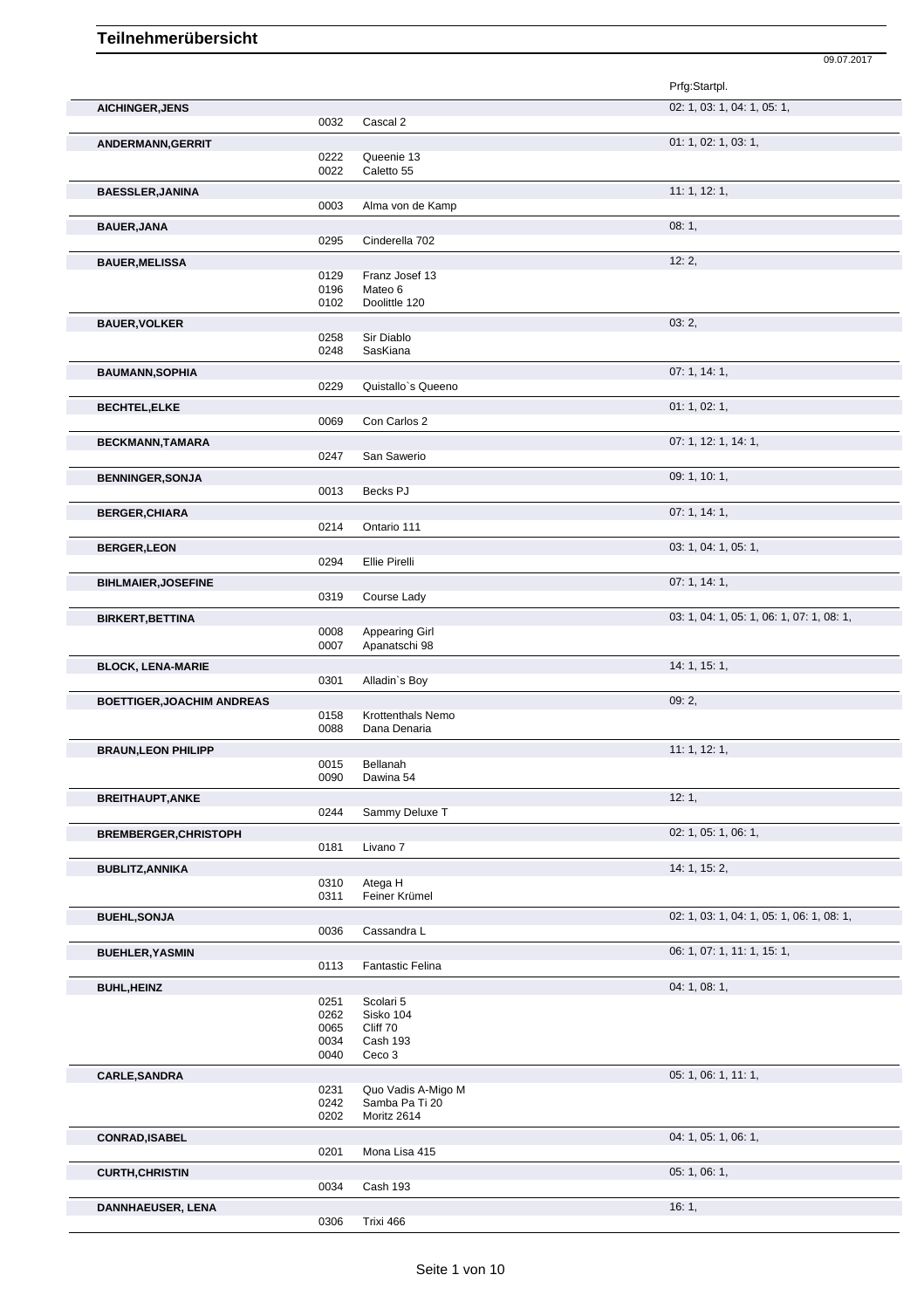|                                 |                              |                                                              | Prfg:Startpl.                      |
|---------------------------------|------------------------------|--------------------------------------------------------------|------------------------------------|
| <b>DECKSTEIN, JASMINE</b>       | 0140<br>0045                 | Helsinky<br>Chacco Five                                      | 05: 2, 06: 2,                      |
| <b>DEININGER, MELISSA</b>       | 0298                         | Armani 254                                                   | 14:1,                              |
| DI GIOVANNI, SONJA              | 0232                         | Ricarane D                                                   | 11:1, 12:1,                        |
| DIETRICH, LUISA                 | 0283<br>0282                 | White Socks 32<br><b>White Flame</b>                         | 14: 1, 15: 1,                      |
| DOMESLE, CLARISSA               | 0054                         | Cheyenne 1131                                                | 07:1, 14:1,                        |
| DORSCH, ALENA                   | 0179                         | Linta S                                                      | 02: 1, 03: 1, 04: 1, 05: 1,        |
| DUELL, WOLFGANG                 | 0025                         | Cappucino 47                                                 | 03: 1, 04: 1,                      |
| <b>EBERHARDT, LUISA</b>         | 0305                         | Nelly                                                        | 16:1,                              |
| <b>ECKERT, INA</b>              | 0028                         | Carlo S 5                                                    | 11:1,                              |
| <b>ENDRESS, CELINA</b>          | 0306                         | Trixi 466                                                    | 17:1,                              |
| ENGEL, LARISSA                  | 0031<br>0043<br>0265<br>0046 | Carrico's Couleur Rouge<br>Celibi JM<br>Spartiko<br>Chacon 4 | 02: 1, 03: 1, 05: 1, 09: 2, 10: 2, |
| <b>ENGLER-SCHNEIDER, MARION</b> | 0203                         | My Lord 114                                                  | 04: 1, 05: 1, 06: 1,               |
| <b>EPPINGER, ALICE</b>          | 0142                         | Henry Hip Hop                                                | 11: 1, 12: 1,                      |
| <b>ERBER, LUISA-MARIE</b>       | 0299                         | Chipsy                                                       | 18:1,                              |
| <b>ERBER, LUISA-MARIE</b>       | 0318                         | Aron                                                         | 17:1,                              |
| <b>FEGER,LARA</b>               | 0211                         | Ocean W                                                      | 15:1,                              |
| <b>FINK, NICOLE</b>             | 0169                         | Le Diamo                                                     | 04: 1, 05: 1, 06: 1, 07: 1, 08: 1, |
| <b>FISCHER, JENNIFER</b>        | 0028                         | Carlo S 5                                                    | 04: 1, 05: 1, 06: 1, 08: 1, 13: 1, |
| <b>FISCHER, LUISA</b>           | 0146                         | Jameson 5                                                    | 14: 1, 15: 1,                      |
| <b>FISCHER, SELINA</b>          | 0119                         | Findus 32                                                    | 06:1,                              |
| <b>FIX, SARA</b>                | 0136<br>0241<br>0044         | Golfstrom 12<br>Rule Anne<br>Cesting                         | 11: 2, 12: 1,                      |
| <b>FLAMM,RAMONA</b>             | 0296                         | Chromschick                                                  | 06: 1, 07: 1, 13: 1,               |
| <b>FLEISCH, NADINE</b>          | 0307                         | Champion's Vanilla Sky                                       | 15:1,                              |
| <b>FLEISCH, TANJA</b>           | 0124<br>0103                 | <b>Fleck Beauty</b><br>Drops 48                              | 11: 2, 12: 2,                      |
| <b>FLEISCHMANN, AMY</b>         | 0086<br>0180                 | Daily's Sweet Angel<br>Lisa Donna As                         | 11: 1, 12: 1,                      |
| FRANZISKY, HANNA                | 0284                         | Why not 52                                                   | 17:1,                              |
| FREIDINGER, NADINE              | 0209                         | Nuzzle                                                       | 11: 1, 12: 1,                      |
| FRITZENSCHAFT, MARET            | 0235                         | Riverio                                                      | 05: 1, 06: 1,                      |
| FRITZENSCHAFT, NELIA            |                              |                                                              | 16:1,                              |

09.07.2017

0235 Riverio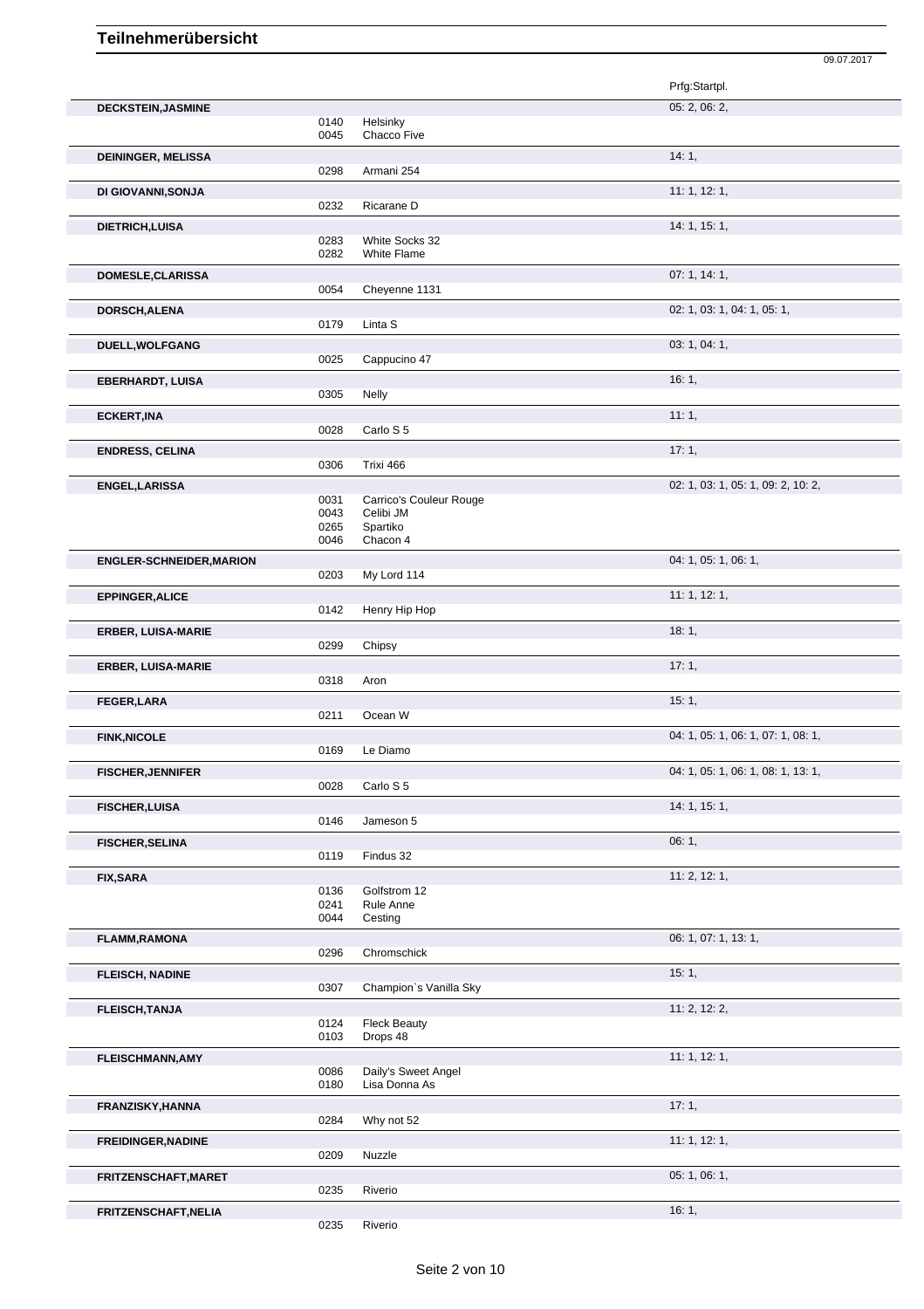|                             |              |                                    | Prfg:Startpl.                      |
|-----------------------------|--------------|------------------------------------|------------------------------------|
| FROEHLICH, KAROLINE         | 0020         | Caddicha                           | 03: 1, 13: 1,                      |
| <b>FRUEH, MARION</b>        | 0299         | Chipsy                             | 18:1,                              |
| <b>FUCHS, STEFANIE</b>      | 0190         | Luna G                             | 09: 1, 10: 1,                      |
| GERATHEWOHL, JULIA-MADELEIN |              |                                    | 07: 1, 11: 1, 12: 1,               |
|                             | 0067<br>0095 | Coco Chanel 193<br>Diamond Girl 28 |                                    |
| GIEBLER, LENA               |              |                                    | 05: 1, 06: 1,                      |
|                             | 0004         | Amelie - Quessi                    |                                    |
| GIESER, EDWIN               |              |                                    | 09: 1, 10: 1,                      |
|                             | 0141<br>0249 | Henkel's Cassini<br>Scampolo 51    |                                    |
|                             | 0016         | <b>BK Lordanos</b>                 |                                    |
|                             | 0172         | Legacy 8                           |                                    |
|                             | 0026<br>0033 | Carabas 5<br>Casera                |                                    |
|                             | 0138         | Gyriac                             |                                    |
|                             | 0049         | Chasmo Blue                        |                                    |
|                             | 0176         | Let's Go 117                       |                                    |
|                             | 0254<br>0106 | Seidenpüppchen<br>Ella Lou         |                                    |
|                             | 0218         | Pretty Pialotta                    |                                    |
|                             | 0126         | <b>Flipp Nic</b>                   |                                    |
|                             | 0257<br>0275 | Shirin 37<br>Uccella 2             |                                    |
|                             | 0012         | Asti's Ucella                      |                                    |
|                             | 0042         | Celebration 52                     |                                    |
|                             | 0177         | Letizia 59                         |                                    |
|                             | 0237<br>0039 | Rosamunde 23<br>Cayados            |                                    |
|                             |              |                                    | 05: 1, 06: 1,                      |
| GIESER, SANDRA              | 0084         | Curley 12                          |                                    |
|                             |              |                                    | 07:1, 14:1,                        |
| GOETZ, LARA                 | 0285         | Wizard William                     |                                    |
|                             | 0144         | Honeymoon 102                      |                                    |
| GOTTERBARM,UTE              |              |                                    | 11:1, 12:1,                        |
|                             | 0197         | Merlin 1688                        |                                    |
| <b>GREISS, OLIVIA</b>       |              |                                    | 09: 1, 10: 1,                      |
|                             | 0141         | Henkel's Cassini                   |                                    |
|                             | 0172<br>0033 | Legacy 8<br>Casera                 |                                    |
|                             | 0275         | Uccella 2                          |                                    |
|                             | 0012         | Asti's Ucella                      |                                    |
|                             | 0042<br>0039 | Celebration 52<br>Cayados          |                                    |
| <b>GRUBER, MAYA</b>         |              |                                    | 18:1,                              |
|                             |              |                                    |                                    |
| <b>GRUBER, KERSTIN</b>      |              |                                    | : 0,                               |
| <b>GRUNDSTEIN, ANIKA</b>    |              |                                    | 04: 1, 06: 1, 07: 1, 08: 1, 09: 1, |
|                             | 0074         | Cora 473                           |                                    |
|                             | 0169         | Le Diamo<br>Le Tiamo PB            |                                    |
|                             | 0170<br>0227 | Quintino 3                         |                                    |
| <b>GUENTHER, STEPHANIE</b>  |              |                                    | 06: 1, 07: 1,                      |
|                             | 0269         | Szonjador                          |                                    |
| HABART, SELINA              |              |                                    | 09:1,                              |
|                             | 0166         | Lagos 81                           |                                    |
| <b>HAECKER, LEONIE</b>      |              |                                    | 11: 1, 14: 1, 15: 1,               |
|                             | 0238         | Rossini 70                         |                                    |
|                             | 0115         | Fee 783                            |                                    |
|                             | 0112         | Fannie Mae 3                       |                                    |
| HAFENDOERFER, MARA          |              |                                    | 11:1, 14:1,                        |
|                             | 0131         | Gentleman III                      |                                    |
| HANXLEDEN, SASKIA VON       |              |                                    | 08:1,                              |
|                             | 0146         | Jameson 5                          |                                    |
| HARTMANN, CAROLIN           |              |                                    | 17:1,                              |
|                             | 0306         | Trixi 466                          |                                    |
| <b>HEINZMANN, SANDRA</b>    |              |                                    | 19:1,                              |
|                             | 0194         | Maimädle                           |                                    |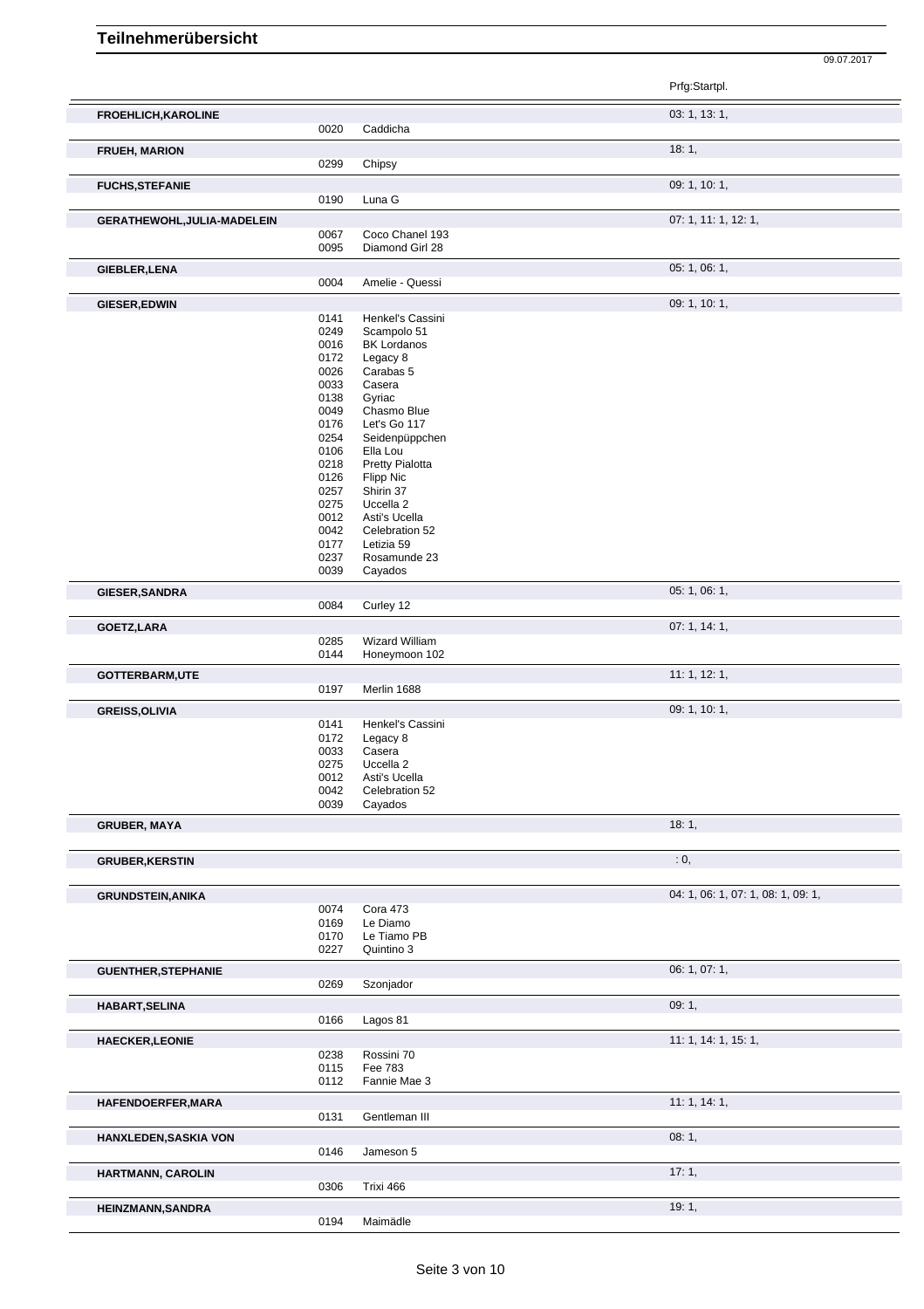|                              |              |                             | Prfg:Startpl.                             |
|------------------------------|--------------|-----------------------------|-------------------------------------------|
| <b>HENKE, ANNIKA</b>         | 0083         | Cracker Lukas               | 06:1,                                     |
|                              |              |                             |                                           |
| <b>HERBOLD, FRANZISKA</b>    |              |                             | 02: 1, 05: 1, 06: 1,                      |
|                              | 0280<br>0070 | Welina 24<br>Con Dios 14    |                                           |
|                              |              | Finett 48                   |                                           |
|                              | 0121<br>0004 | Amelie - Quessi             |                                           |
|                              | 0156         | Kesua Negra                 |                                           |
|                              | 0252         | Scooby Doo 36               |                                           |
|                              |              |                             |                                           |
| <b>HERZBERG, MONIQUE</b>     |              |                             | 01: 1, 02: 1,                             |
|                              | 0002<br>0118 | Alexis Sorbas 10<br>Filou S |                                           |
|                              |              |                             |                                           |
| <b>HESS, HANNA</b>           |              |                             | 06: 1, 07: 1, 14: 1, 15: 1,               |
|                              | 0154         | Kassiopeia 25               |                                           |
|                              | 0267         | Stanley 199                 |                                           |
| <b>HEUSER, AILEEN</b>        |              |                             | 06: 1, 07: 1, 08: 1,                      |
|                              | 0079         | Corradino 6                 |                                           |
|                              |              |                             | 06: 1, 13: 1,                             |
| <b>HOFFMANN, ANNA</b>        | 0051         | Chato 23                    |                                           |
|                              |              |                             |                                           |
| <b>HOLBEIN, SIMONE</b>       |              |                             | 06: 1, 19: 1,                             |
|                              | 0259         | Sir Elton 6                 |                                           |
| <b>HUELSEMANN, PHILIPP</b>   |              |                             | 02: 1, 03: 1, 04: 1, 05: 1,               |
|                              | 0204         | Na Opak TS                  |                                           |
|                              |              |                             |                                           |
| <b>IMHOF, SOPHIE</b>         |              |                             | 11:1, 15:1,                               |
|                              | 0127         | For Corleone                |                                           |
| <b>ISAAK, DIANA</b>          |              |                             | 17:1,                                     |
|                              | 0293         | Moritz                      |                                           |
| <b>JACOB,LAURA</b>           |              |                             | 04: 1, 05: 1, 06: 1,                      |
|                              | 0171         | Lefina                      |                                           |
|                              |              |                             |                                           |
| <b>JAKOB, ROBIN</b>          |              |                             | 17:1,                                     |
|                              |              |                             |                                           |
| <b>JAKOB, TOBIAS</b>         |              |                             | 06: 1, 07: 1, 08: 1,                      |
|                              | 0080         | Corry 30                    |                                           |
|                              |              |                             | 17:1,                                     |
| <b>JAMBOR, DENIS ANDREAS</b> | 0017         | Broker 6                    |                                           |
|                              |              |                             |                                           |
| <b>JUNG, BRITTA</b>          |              |                             | 11:1, 15:1,                               |
|                              | 0068         | Coleo Confetti              |                                           |
| <b>JUNG,KARL-GEORG</b>       |              |                             | 04: 1, 06: 1,                             |
|                              | 0132         | Ginah 2                     |                                           |
|                              | 0072         | Copal des pres              |                                           |
| <b>KAENEL, ERWIN</b>         |              |                             | 01: 1, 02: 1, 03: 1,                      |
|                              | 0312         | Chacco 22                   |                                           |
|                              |              |                             |                                           |
| <b>KAEPPLER, SONJA</b>       |              |                             | 15:1,                                     |
|                              | 0149         | Johanna Dok                 |                                           |
| <b>KAPPEL, MELANIE</b>       |              |                             | 07: 1, 09: 1,                             |
|                              | 0157         | Koetsiershoeve Dreamboy     |                                           |
|                              |              |                             | 12:1,                                     |
| <b>KAPPLER, SUSANNE</b>      | 0174         | Lennox Ka                   |                                           |
|                              |              |                             |                                           |
| <b>KECK,CARINA</b>           |              |                             | 11: 1, 12: 1,                             |
|                              | 0101         | Don Custavo                 |                                           |
| <b>KERN, MARLEEN</b>         |              |                             | 06: 1, 08: 1,                             |
|                              | 0137         | Graf Günther 4              |                                           |
|                              |              |                             |                                           |
| <b>KIESSLING, TIMO</b>       | 0223         | Quentin 126                 | 12:1,                                     |
|                              |              |                             |                                           |
| KIRSCHENLOHR, CHANTAL        |              |                             | 19:1,                                     |
|                              | 0116         | Fermin vd Tukker            |                                           |
| <b>KLENK,SARAH</b>           |              |                             | 05: 1, 08: 1, 11: 1, 12: 1,               |
|                              | 0225         | Quin 17                     |                                           |
|                              | 0159         | Kyrill 16                   |                                           |
|                              |              |                             | 04: 1, 05: 1, 06: 1, 07: 1, 15: 1, 18: 1, |
| <b>KLENNER, KERSTIN</b>      | 0153         | Karioka 2                   |                                           |
|                              |              |                             |                                           |
| <b>KOEGEL, DENISE</b>        |              |                             | 16:1,                                     |
|                              | 0313         | <b>Broker</b>               |                                           |
| KOHNLE, JENNIFER             |              |                             | 11: 1, 12: 1,                             |
|                              | 0236         | Roadstars Belissima         |                                           |
|                              |              |                             |                                           |
| KORDER, CLAUDIA              |              |                             | 03: 1, 04: 1, 07: 1,                      |
|                              | 0245         | Samoa 34                    |                                           |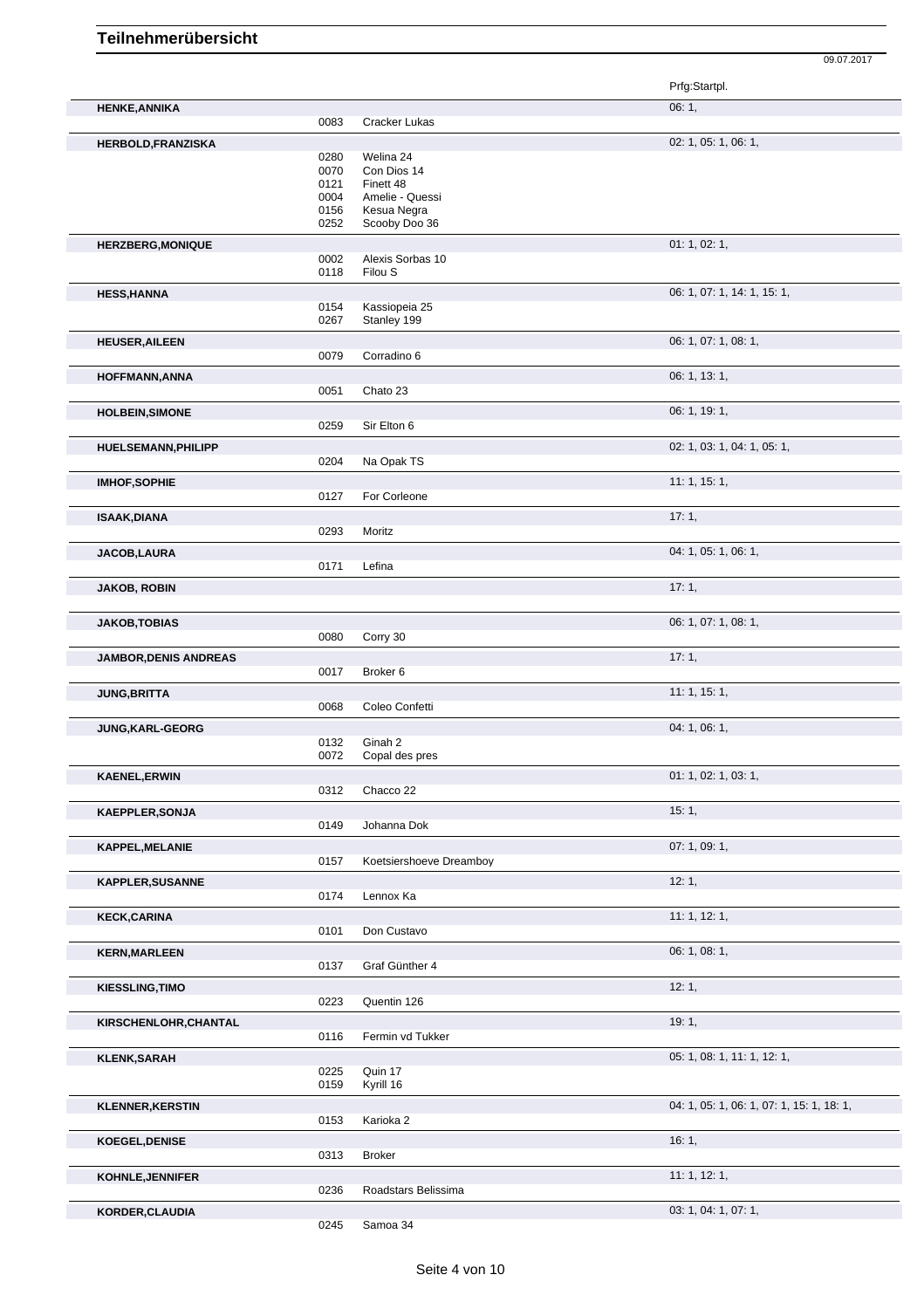| 0006<br>0245<br>0006<br>0276<br>0038 | Amy Blue 2<br>Samoa 34<br>Amy Blue 2<br><b>Upper Lane</b><br>Cavallino 28 | Prfg:Startpl.<br>03: 1, 04: 1,<br>02: 1, 04: 1, 05: 1, 06: 1, 07: 1,<br>11:1,                                                       |
|--------------------------------------|---------------------------------------------------------------------------|-------------------------------------------------------------------------------------------------------------------------------------|
|                                      |                                                                           |                                                                                                                                     |
|                                      |                                                                           |                                                                                                                                     |
|                                      |                                                                           |                                                                                                                                     |
|                                      |                                                                           |                                                                                                                                     |
|                                      |                                                                           |                                                                                                                                     |
|                                      |                                                                           |                                                                                                                                     |
|                                      |                                                                           |                                                                                                                                     |
|                                      |                                                                           |                                                                                                                                     |
|                                      |                                                                           | 17:1,                                                                                                                               |
| 0304                                 | Zoey                                                                      |                                                                                                                                     |
|                                      |                                                                           | 16:1,                                                                                                                               |
| 0302                                 | Solaira                                                                   |                                                                                                                                     |
|                                      |                                                                           | 11:1,                                                                                                                               |
| 0128                                 | Franka 166                                                                |                                                                                                                                     |
|                                      |                                                                           | 11:1, 12:1,                                                                                                                         |
| 0089                                 | Dante K                                                                   |                                                                                                                                     |
|                                      |                                                                           | 15:1,                                                                                                                               |
|                                      |                                                                           |                                                                                                                                     |
|                                      |                                                                           | 07:1, 14:1,                                                                                                                         |
|                                      |                                                                           |                                                                                                                                     |
| 0106                                 | Ella Lou                                                                  |                                                                                                                                     |
| 0050                                 | Chat Girl                                                                 |                                                                                                                                     |
|                                      |                                                                           | 15:1,                                                                                                                               |
| 0048                                 | <b>Charmante Tante</b>                                                    |                                                                                                                                     |
|                                      |                                                                           | 09: 1, 10: 1,                                                                                                                       |
| 0163                                 | Lacorde' K                                                                |                                                                                                                                     |
| 0278                                 | Vivien K                                                                  |                                                                                                                                     |
|                                      |                                                                           | 04: 1, 05: 1,                                                                                                                       |
| 0163                                 | Lacorde' K                                                                |                                                                                                                                     |
|                                      |                                                                           | 16:1,                                                                                                                               |
| 0303                                 | Barbi                                                                     |                                                                                                                                     |
|                                      |                                                                           | 12:1,                                                                                                                               |
| 0273                                 | Trocadero 12                                                              |                                                                                                                                     |
| 0233                                 | Rion Rois                                                                 |                                                                                                                                     |
|                                      |                                                                           | 04: 1, 07: 1,                                                                                                                       |
| 0239                                 | Roxet 4                                                                   |                                                                                                                                     |
|                                      |                                                                           | 11:1, 12:1,                                                                                                                         |
| 0185                                 | Louis Mc Leoud                                                            |                                                                                                                                     |
|                                      |                                                                           |                                                                                                                                     |
|                                      |                                                                           | 09: 1, 10: 1,                                                                                                                       |
|                                      |                                                                           |                                                                                                                                     |
|                                      |                                                                           |                                                                                                                                     |
| 0167                                 | Lara K2                                                                   |                                                                                                                                     |
|                                      |                                                                           | 05: 1, 13: 1,                                                                                                                       |
| 0018                                 | <b>Buca</b>                                                               |                                                                                                                                     |
|                                      |                                                                           | 06: 1, 13: 1,                                                                                                                       |
| 0164                                 |                                                                           |                                                                                                                                     |
|                                      |                                                                           | 04: 1, 06: 1, 07: 2, 08: 1, 09: 1, 13: 1,                                                                                           |
|                                      |                                                                           | 14:1,                                                                                                                               |
| 0271                                 | Toulouse 76                                                               |                                                                                                                                     |
| 0227                                 | Quintino 3                                                                |                                                                                                                                     |
|                                      |                                                                           |                                                                                                                                     |
|                                      |                                                                           | 05:1,06:1,                                                                                                                          |
| 0005                                 |                                                                           |                                                                                                                                     |
|                                      |                                                                           | 19:1,                                                                                                                               |
| 0315                                 | Dike                                                                      |                                                                                                                                     |
| 0316                                 | Sake                                                                      |                                                                                                                                     |
|                                      |                                                                           | 16:1,                                                                                                                               |
|                                      |                                                                           |                                                                                                                                     |
| 0305                                 | Nelly                                                                     |                                                                                                                                     |
|                                      |                                                                           | 16:1,                                                                                                                               |
| 0305                                 | Nelly                                                                     |                                                                                                                                     |
|                                      |                                                                           | 05:1,                                                                                                                               |
| 0062                                 | Cinnemon Cree                                                             |                                                                                                                                     |
| 0052                                 | Checker Mc Fly                                                            |                                                                                                                                     |
|                                      |                                                                           | 11:1, 12:1,                                                                                                                         |
| 0087                                 | Damon's King Loui                                                         |                                                                                                                                     |
|                                      | 0297<br>0183<br>0087<br>0065<br>0175<br>0040<br>0027                      | Macao 39<br>Lord Lauri 2<br>Damon's King Loui<br>Cliff 70<br>Leo's Lady Lou<br>Ceco 3<br>Lady Layla 4<br>Carlo Caktus<br>Amigo 1564 |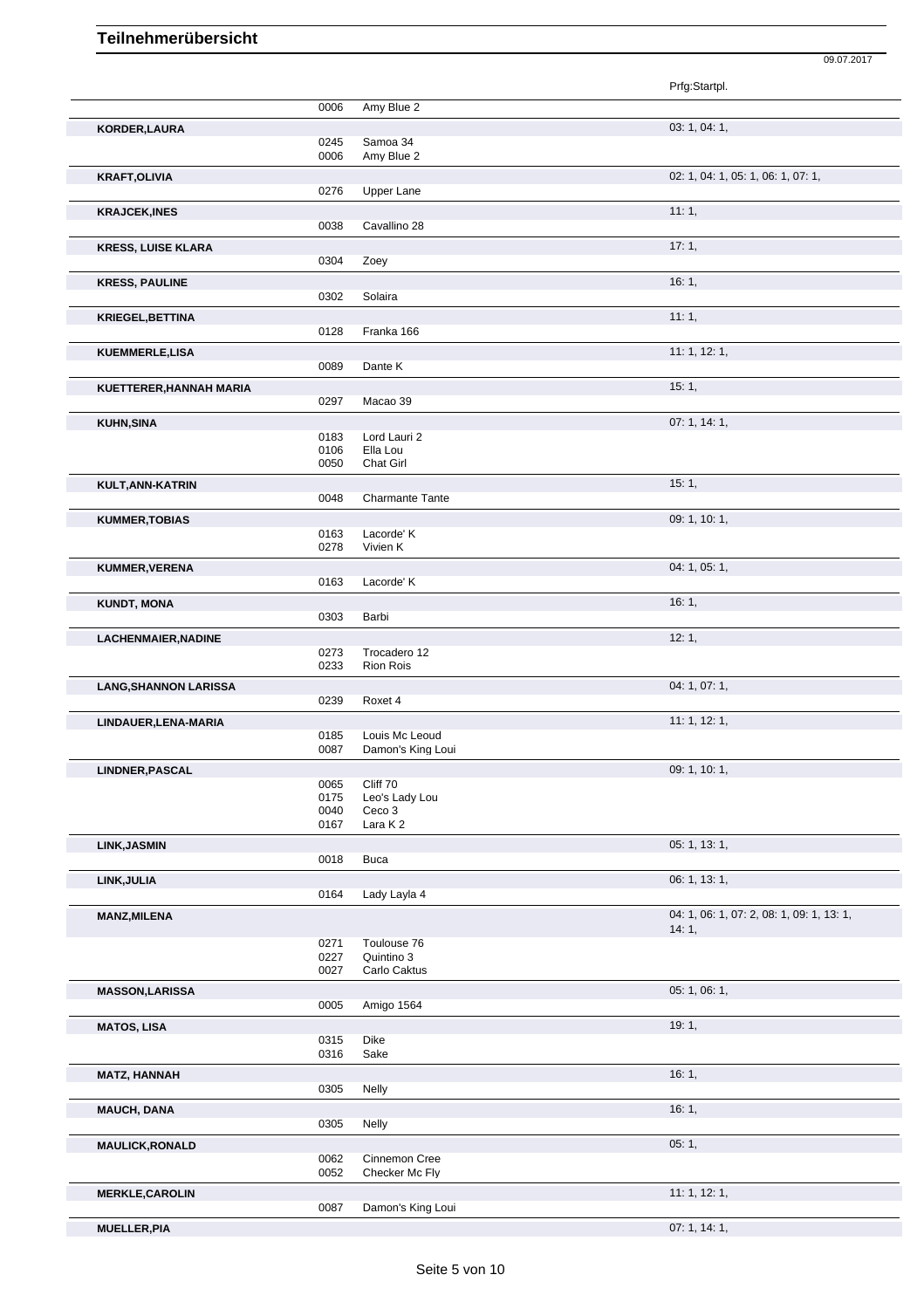|                              |              |                                           | Prfg:Startpl.               |
|------------------------------|--------------|-------------------------------------------|-----------------------------|
|                              | 0280         | Welina 24                                 |                             |
| <b>MUENZING, JESSICA</b>     |              |                                           | 15:1,                       |
|                              | 0178         | Libiamo                                   |                             |
| <b>MUSKAT, STEPHANIE</b>     |              |                                           | 12:1,                       |
|                              | 0094         | Delorean 3                                |                             |
| <b>MUTH, JULE</b>            |              |                                           | 15: 1, 16: 1,               |
|                              | 0290<br>0291 | Capaso<br>Crazy                           |                             |
|                              | 0208         | Nobody is perfect                         |                             |
|                              | 0215         | Ornella-K                                 |                             |
| NEFF, SIBYLLE                |              |                                           | 11: 1, 12: 1,               |
|                              | 0207         | Nardo 21                                  |                             |
| <b>NEHMEYER, CHRISTIN</b>    |              |                                           | 01: 2, 02: 2, 09: 2, 10: 1, |
|                              | 0082<br>0117 | Cougar <sub>6</sub><br>Fightina la fidéle |                             |
|                              | 0019         | C'est la Vie 141                          |                             |
|                              | 0035         | Casper 369                                |                             |
|                              | 0182         | Lord Lannister                            |                             |
| NIEBEL, ANNA                 | 0221         | Qlara 2                                   | 05: 1, 06: 1,               |
|                              | 0226         | Quinlan N                                 |                             |
| NIERADZIK, MIA               |              |                                           | 16:1,                       |
|                              | 0303         | Barbi                                     |                             |
| <b>OBERNDOERFER, KATHRIN</b> |              |                                           | 19:1,                       |
|                              | 0289         | Locarno                                   |                             |
| <b>ORTWEIN, SINJA</b>        |              |                                           | 14:1,                       |
|                              | 0272         | Trigger 18                                |                             |
| <b>OSTERMANN, NICOLE</b>     |              |                                           | 09: 1, 10: 1,               |
|                              | 0014         | Bel Amour du Moulin                       |                             |
| PFEIL, SABRINA               |              |                                           | 02: 1, 05: 1, 06: 1,        |
|                              | 0168         | Larina 117                                |                             |
| PFEILMEIER, TONJA            |              |                                           | 13: 1, 19: 1,               |
|                              | 0098         | Diva Royal 4                              |                             |
| <b>PFISTERER, DIETER</b>     |              |                                           | 01: 1, 02: 1, 08: 1,        |
|                              | 0001<br>0074 | Aischa 113<br>Cora 473                    |                             |
|                              | 0170         | Le Tiamo PB                               |                             |
|                              | 0227         | Quintino 3                                |                             |
| PFISTERER, ILONA             |              |                                           | 02: 1, 03: 1, 05: 1, 08: 1, |
|                              | 0001<br>0074 | Aischa 113<br>Cora 473                    |                             |
|                              | 0271         | Toulouse 76                               |                             |
|                              | 0227         | Quintino 3                                |                             |
| PFISTERER, MADLEN            |              |                                           | 11:1, 12:1,                 |
|                              | 0155         | Kathe vom Dendelbach                      |                             |
| PIRKL, JULIA                 |              |                                           | 12:1,                       |
|                              | 0111         | Fagamo                                    |                             |
| PLAU, STEPHANIE              |              |                                           | 01: 2, 02: 3, 03: 2,        |
|                              | 0071<br>0184 | Conella E<br>Lorelei E                    |                             |
|                              | 0268         | Sweety E                                  |                             |
| POPALL, ANNIKA               |              |                                           | 07: 1, 14: 1,               |
|                              | 0037         | Catoki Royal                              |                             |
| POROWSKI, JULIA              |              |                                           | 01: 1, 02: 1, 03: 1, 08: 1, |
|                              | 0030         | Carlucci Gray                             |                             |
|                              | 0150<br>0227 | Juidoor<br>Quintino 3                     |                             |
|                              | 0281         | Wesperiena Winde                          |                             |
| PORSCH, CARLA                |              |                                           | 11:1, 12:1,                 |
|                              | 0135         | Golden Juicy FL                           |                             |
|                              | 0011         | Arts-Deimona                              |                             |
| POSPIECH, ANNABELLA          |              |                                           | 03: 1, 05: 1, 06: 1,        |
|                              | 0224<br>0192 | Quidana 4<br>Maarten 4                    |                             |
|                              |              |                                           |                             |
| RALJAN, MARINA               | 0308         | Loki                                      | 19:1,                       |
|                              |              |                                           | 14: 1, 15: 1,               |
| <b>RAUCH, DENIS</b>          | 0125         | Flip 67                                   |                             |
| RAUH, JULE                   |              |                                           | 15:1,                       |
|                              | 0217         | Pearcy Jackson                            |                             |
|                              |              |                                           |                             |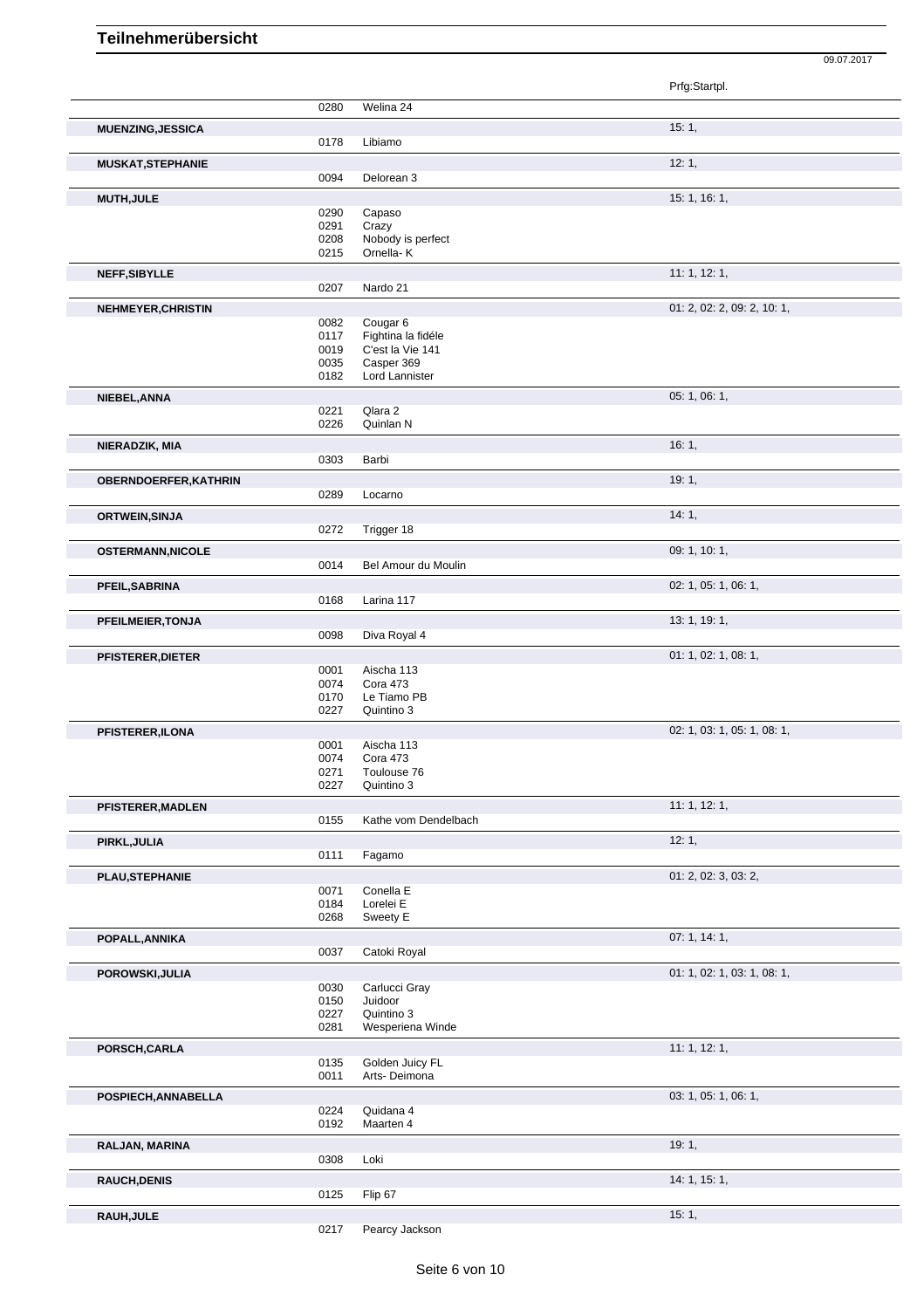|                             |              |                                          | Prfg:Startpl.                      |
|-----------------------------|--------------|------------------------------------------|------------------------------------|
| <b>REBSTOCK, SOPHIE</b>     |              |                                          | 15: 2, 16: 1,                      |
|                             | 0120         | <b>Fine 113</b>                          |                                    |
|                             | 0212         | <b>Odins First Love</b>                  |                                    |
| REDLER, SABRINA             | 0238         | Rossini 70                               | 14:1,                              |
|                             | 0115         | Fee 783                                  |                                    |
|                             | 0112         | Fannie Mae 3                             |                                    |
| <b>REES, LUISA</b>          |              |                                          | 17:1,                              |
|                             | 0304         | Zoey                                     |                                    |
| <b>REHN, JASMIN</b>         |              |                                          | 12:1,                              |
|                             | 0200         | Momo 392                                 |                                    |
| REICHERT, ANNABELLE         | 0317         | Stinson 3                                | 15:1,                              |
|                             |              |                                          | 11: 2, 12: 1,                      |
| REIM, KATHARINA             | 0250         | Scampolo 56                              |                                    |
|                             | 0093         | Delicieux du Moulin                      |                                    |
| <b>REIN, MARCEL</b>         |              |                                          | 09:1,                              |
|                             | 0114         | Feba's Chili                             |                                    |
| <b>REUTER, SINA</b>         |              |                                          | 12:1,                              |
|                             | 0145         | Hurrikan Herold                          |                                    |
| RIBUL MORO, NATASCHA        |              | Warts ab 2                               | 11: 2, 12: 2,                      |
|                             | 0279<br>0151 | Julio Allegro                            |                                    |
| ROESSLER, EMILY             |              |                                          | 17:1,                              |
|                             | 0300         | Aron                                     |                                    |
| RUEECK, LENA                |              |                                          | 06: 1, 13: 1,                      |
|                             | 0234         | Rivera B                                 |                                    |
| <b>RUEECK, MALIN AMELIE</b> |              |                                          | 17:1,                              |
|                             | 0234         | Rivera B                                 |                                    |
| <b>RUPP, PAULINE</b>        |              |                                          | 15:1,                              |
|                             | 0274         | Tuareg 16                                |                                    |
| RUPP, VALERIE               | 0092         | Deja Vu 86                               | 14: 1, 16: 1,                      |
|                             |              |                                          |                                    |
| <b>RUPP, VIKTORIA</b>       | 0092         | Deja Vu 86                               | 02: 1, 03: 1, 04: 1, 05: 1,        |
| SARTERN, ANNA-MAGDALENA     |              |                                          | 04: 1, 06: 1, 07: 1, 08: 1, 13: 1, |
|                             | 0130         | Genitiv 3                                |                                    |
| SAUTTER, MADELEINE          |              |                                          | 07: 1, 08: 1,                      |
|                             | 0064         | <b>Claudius Marius</b>                   |                                    |
|                             | 0178<br>0227 | Libiamo<br>Quintino 3                    |                                    |
|                             | 0281         | Wesperiena Winde                         |                                    |
| SCHAAF,CASSANDRA            |              |                                          | 11: 1, 12: 1,                      |
|                             | 0219         | Prima Vista 3                            |                                    |
|                             | 0096         | Didgeridoo 22                            |                                    |
| <b>SCHAAL, SARA</b>         | 0078         | Cornel 10                                | 05: 1, 06: 1, 07: 1,               |
|                             |              |                                          | 06: 2, 07: 2, 14: 1,               |
| <b>SCHAEFER, MAREIKE</b>    | 0268         | Sweety E                                 |                                    |
|                             | 0099         | Doc Darou                                |                                    |
| <b>SCHEFFLER, NICOLE</b>    |              |                                          | 02: 1, 03: 1, 05: 1,               |
|                             | 0162<br>0175 | La Prima Donna De Luxe<br>Leo's Lady Lou |                                    |
|                             |              |                                          |                                    |
| <b>SCHEU, BEATRICE</b>      | 0055         | Chiana S                                 | 14: 1, 15: 1,                      |
|                             |              |                                          | 11:1, 12:1,                        |
| <b>SCHIESSLE, KATJA</b>     | 0009         | Arizona 109                              |                                    |
| <b>SCHIMATSCHEK, NINA</b>   |              |                                          | 07:1,                              |
|                             | 0264         | Snoopy 512                               |                                    |
| <b>SCHIMMELE, TABEA</b>     |              |                                          | 14: 1, 15: 1,                      |
|                             | 0074         | Cora 473                                 |                                    |
| <b>SCHIPS, SONJA</b>        |              |                                          | 12:1,                              |
|                             | 0244<br>0260 | Sammy Deluxe T<br>Sir Santini            |                                    |
|                             | 0255         | Serendipity T                            |                                    |
| <b>SCHLACK, CAROLIN</b>     |              |                                          | 10:1,                              |
|                             | 0220         | Prinz Flori                              |                                    |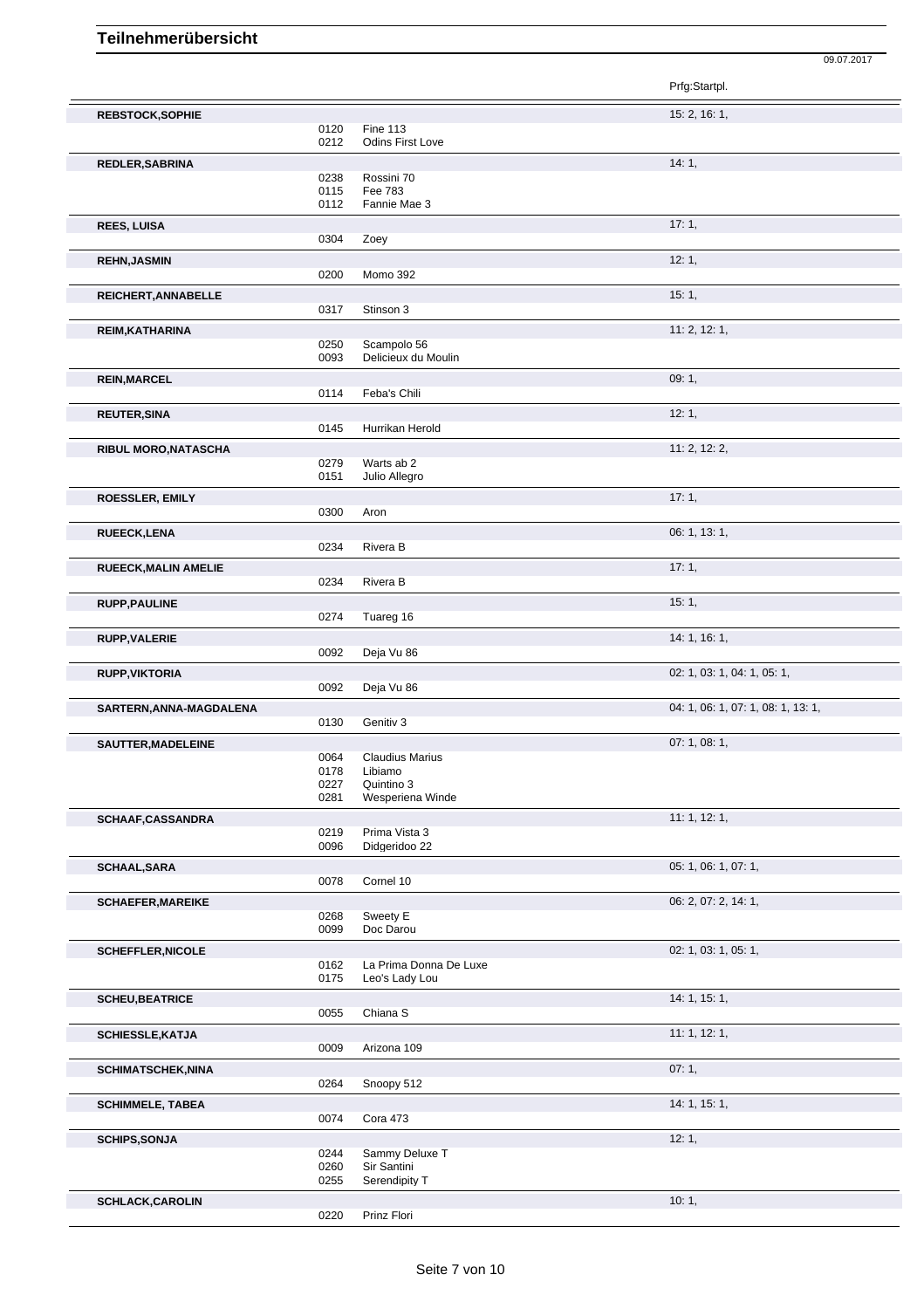Prfg:Startpl. **SCHLEICHER,SANDRA** 19: 1, Cefiro 3 **SCHMID,ARMIN** 01: 1, 0047 Champion de l'Air Champion de l'Air **SCHMID-KOLLMAR,CHARLOTTE** 07: 1, 12: 1, 13: 1, 19: 1, 0216 Pablo Picasso 95 **SCHMIDT,ARIANE** 11: 1, 12: 1, 12: 1, 12: 1, 12: 1, 12: 1, 12: 1, 12: 1, 12: 1, 12: 1, 12: 1, 12: 1, 12: 1, 12: 1, 0015 Bellanah<br>0198 Mogli 358 Mogli 358 **SCHMIDT,JASMIN** 11: 1, 12: 1, 0081 Cosima 279 Cosima 279 **SCHMIECH,LAURA** 02: 1, 03: 1, 04: 2, 05: 1, 07: 1, 08: 1, 05: 1, 05: 1, 05: 1, 05: 1, 05: 1, 05: 1, 05: 1, 05: 1, 05: 1, 05: 1, 05: 1, 05: 1, 05: 1, 07: 1, 08: 1, 07: 1, 08: 1, 07: 1, 08: 1, 07: 1, 08: 1, 07: 1, 08: 1, 07 Samba Pa Ti 20 0077 Corelly 2 0230 Quno **SCHMIECH, OLIVER** 15: 1, 15: 1, 199 **Fire 109 SCHMIECH, PIA-SOPHIE** 06: 0.079 Corrading 6<br>
06: 1, 07: 1, 08: 1, 12: 1, Corradino 6 0242 Samba Pa Ti 20<br>0230 Ouno **Quno SCHNEIDER, VICTORIA** 04: 2, 05: 2, 06: 2, 07: 2, 06: 2, 07: 2, 06: 2, 07: 2, 06: 2, 07: 2, 06: 2, 07: 2, 09: 2, 07: 2, 09: 2, 07: 2, 09: 2, 07: 2, 09: 2, 07: 2, 09: 2, 07: 2, 09: 2, 07: 2, 09: 2, 07: 2, 09: 2, 07: 2, 09: 0024 Campan<br>0066 Clifton Ri Clifton Riviera **SCHOBER, CHRISTINA** 02: 1, 03: 1, 04: 1, 05: 1, 09: 1, 10: 1, 0213 Ohlala 9 0191 Lysan la sournois **SCHOBER,SUSANNE** 02: 1, 05: 1, 0173 Leila Crusador<br>0109 Emily B Emily B **SCHULZE,TOBIAS** 05: 1, 06: 1, 06: 1, 06: 1, 06: 1, 06: 1, 06: 1, 06: 1, 06: 1, 06: 1, 06: 1, 06: 1, 06: 1, 06: 1, 06: 1, 06: 1, 06: 1, 06: 1, 06: 1, 06: 1, 06: 1, 06: 1, 06: 1, 06: 1, 06: 1, 06: 1, 06: 1, 06: 1, 06: 1, 06 0100 Dollar Girl F<br>0189 Lukas 876 Lukas 876 **SCHUMACHER-REBER,MANUELA** 12: 1, 0205 Naima 13 **SCHWAB, LARA MARIA** 15: 1, **SEITER,SVENJA** 15: 1, 0238 Rossini 70<br>0115 Fee 783 0115 Fee 783<br>0112 Fannie M Fannie Mae 3 **SEYBOLD,NADINE** 07: 1, 11: 1, 0021 Caesar 345 Caesar 345 **SILBERNAGEL,ALEXANDRA** 14: 1, 16: 1, 17: 1, 0076 Cordial S<br>0143 High Noo High Noon 49 **SKROTZKI,LOREEN** 02: 1, 05: 1, 05: 1, 05: 1, 05: 1, 05: 1, 05: 1, 05: 1, 05: 1, 05: 1, 05: 1, 05: 1, 05: 1, 05: 1, 05: 1, 05: 1, 05: 1, 05: 1, 05: 1, 05: 1, 05: 1, 05: 1, 05: 1, 05: 1, 05: 1, 05: 1, 05: 1, 05: 1, 05: 1, 0 0240 Royal Diva 6<br>0073 Copilan Z Copilan Z 0165 Lady Luxia **SPECHT, MONA** 14: 1, 0229 Quistallo`s Queeno **SPORKERT,ANNA-KATHARINA** 11: 1, 0152 Karakal 2 0010 Arts - Deitona **STAIGER,ANN-KATHRIN** 15: 1, 0105 Edison 32 **STECK,LARISSA** 11: 1, 12: 1, 0147 Jantar 14 **STECKER, JENNIFER** 07: 1, 07: 1, 07: 1, 07: 1, 07: 1, 07: 1, 07: 1, 07: 1, 07: 1, 07: 1, 07: 1, 07: 1, 07: 1, 0286 Wonder Girl 12 **STIRM,JOHANNA** 16: 1, Loza **STRECKER, REGINA** 0210 0'Brian 7 0210 0'Brian 7 0210 O'Brian 7 Gloria 568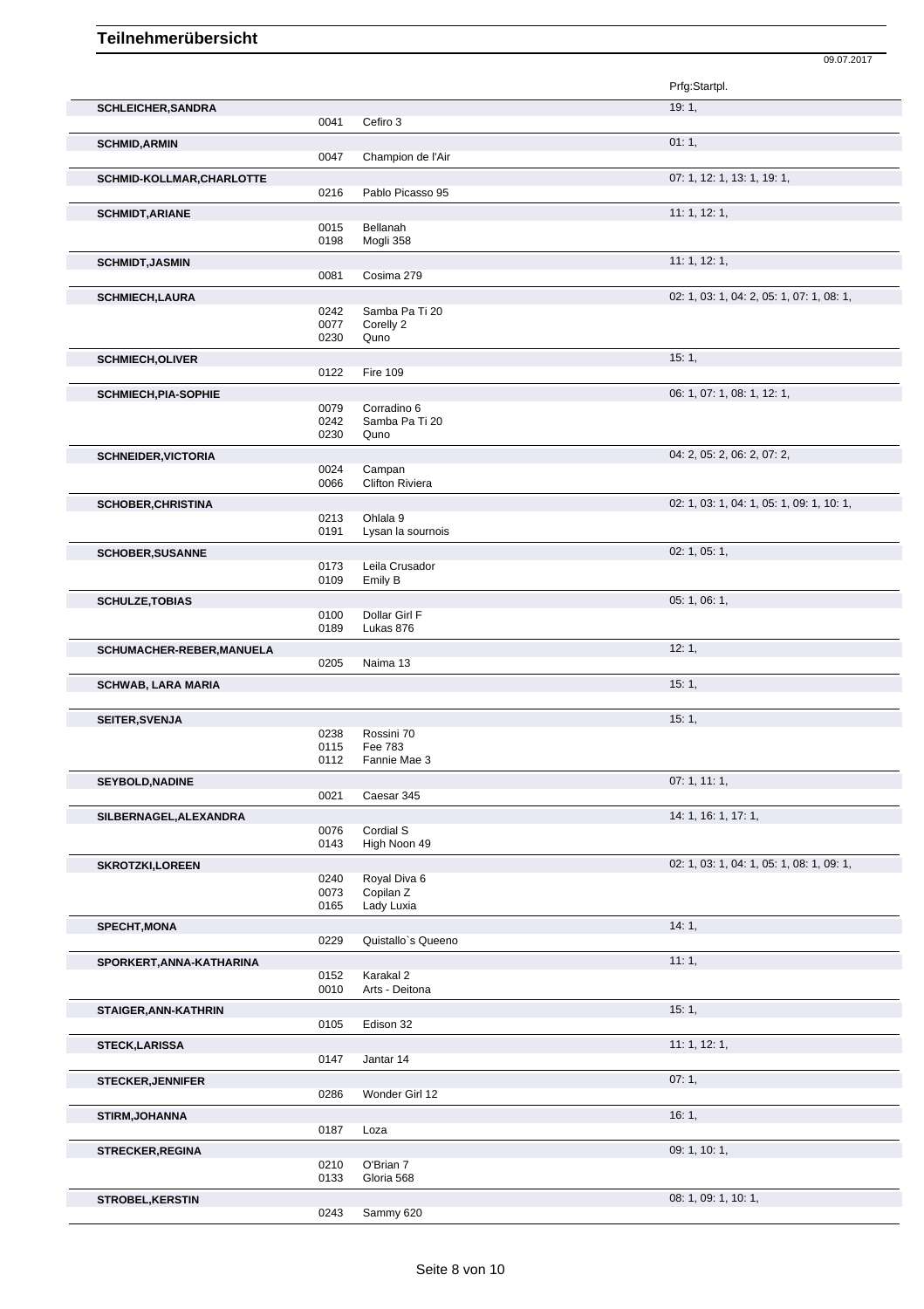|                                    |              |                                        | Prfg:Startpl.               |
|------------------------------------|--------------|----------------------------------------|-----------------------------|
| <b>STRUWE, JENNIFFER</b>           |              |                                        | 19:1,                       |
|                                    | 0206         | Naranjero                              |                             |
| <b>STUMPF, JENNIFER</b>            |              |                                        | 11: 1, 12: 1,               |
|                                    | 0134         | Goa 26                                 |                             |
| <b>TAENZER, HANNAH SOPHIE</b>      | 0256         | Serpico's Carlo                        | 11: 1, 12: 1, 14: 1, 15: 1, |
|                                    |              |                                        |                             |
| <b>TANGERMANN, SOENKE</b>          | 0266         | Spino                                  | 02: 1, 03: 1,               |
|                                    |              |                                        | 11:1,                       |
| <b>THOM, SYLVIA</b>                | 0097         | Disco Time                             |                             |
|                                    | 0246         | San Gardo                              |                             |
| TRAUB, LENI                        |              |                                        | 15:1,                       |
|                                    |              |                                        |                             |
| TRAUB, HEIDI                       |              |                                        | 05: 1, 06: 1, 12: 1, 14: 1, |
|                                    | 0270         | Toptaila                               |                             |
|                                    | 0263         | Sissi 814                              |                             |
| <b>VOGELMANN, BARBARA</b>          | 0075         | Cordero 8                              | 01: 1, 02: 1,               |
|                                    |              |                                        |                             |
| <b>VOGT, NINA</b>                  | 0199         | Mogli 361                              | 02: 1, 04: 1, 06: 1,        |
|                                    | 0161         | La Ci La MW                            |                             |
| <b>VOLK, MARION</b>                |              |                                        | 02: 1, 03: 1, 04: 1, 05: 1, |
|                                    | 0137         | Graf Günther 4                         |                             |
| <b>VOLK, SABRINA</b>               |              |                                        | 05: 1, 06: 1, 13: 1,        |
|                                    | 0309         | Ramira Royal                           |                             |
| <b>WAGNER, NAOMI RAHEL</b>         |              |                                        | 18:1,                       |
|                                    | 0023         | Camaro 134                             |                             |
| WAITZ, ANNA-KATHARINA              |              |                                        | 11: 2, 12: 1,               |
|                                    | 0110<br>0104 | Etoile 76<br><b>Dyoness</b>            |                             |
|                                    | 0186         | Louisiana Hexana                       |                             |
| <b>WALTER, JOSEFINA</b>            |              |                                        | 13: 1, 19: 1,               |
|                                    | 0148         | Jillis 2                               |                             |
| <b>WALTER, SOPHIE</b>              |              |                                        | 04:1,                       |
|                                    | 0160         | La Casita M                            |                             |
| <b>WEIBLER, ALARA</b>              |              |                                        | 15: 1, 16: 1,               |
|                                    | 0139<br>0261 | Haiti 18<br>Sir Simon 10               |                             |
|                                    |              |                                        | 19:1,                       |
| <b>WEIKE, NADJA</b>                | 0287         | Aaike                                  |                             |
|                                    |              |                                        |                             |
|                                    | 0288         | Loki                                   |                             |
| <b>WEIPPERT, SABINE</b>            |              |                                        | 02: 2, 03: 2, 04: 1, 18: 1, |
|                                    | 0292         | Davidor                                |                             |
|                                    | 0070         | Con Dios 14                            |                             |
|                                    | 0121<br>0228 | Finett 48<br>Quirello W                |                             |
|                                    | 0156         | Kesua Negra                            |                             |
|                                    | 0080<br>0252 | Corry 30<br>Scooby Doo 36              |                             |
|                                    | 0056         | Chicca W                               |                             |
| <b>WEIPPERT, SIMONE</b>            |              |                                        | 09: 1, 10: 1,               |
|                                    | 0059         | Chuck Norris W                         |                             |
|                                    | 0056         | Chicca W                               |                             |
| <b>WEIPPERT, STEFFEN</b>           |              |                                        | 03: 3, 04: 2,               |
|                                    | 0070<br>0121 | Con Dios 14<br>Finett 48               |                             |
|                                    | 0004         | Amelie - Quessi                        |                             |
|                                    | 0228         | Quirello W                             |                             |
|                                    | 0156<br>0080 | Kesua Negra<br>Corry 30                |                             |
|                                    | 0252         | Scooby Doo 36                          |                             |
|                                    | 0056         | Chicca W                               |                             |
| <b>WEISS, HARTMUT</b>              |              |                                        | 09:1,                       |
|                                    | 0253<br>0063 | Seabiscuit RW<br>Clair de Lune blanc R |                             |
|                                    |              |                                        |                             |
| <b>WENGERT, TIM</b>                | 0029         | Carlotta 146                           | 01: 1, 02: 1, 03: 1,        |
| <b>WENIGER, FELICITAS CAROLINE</b> |              |                                        | 19:1,                       |

09.07.2017

**WESTERMANN,ANNE** 14: 1, 15: 1,